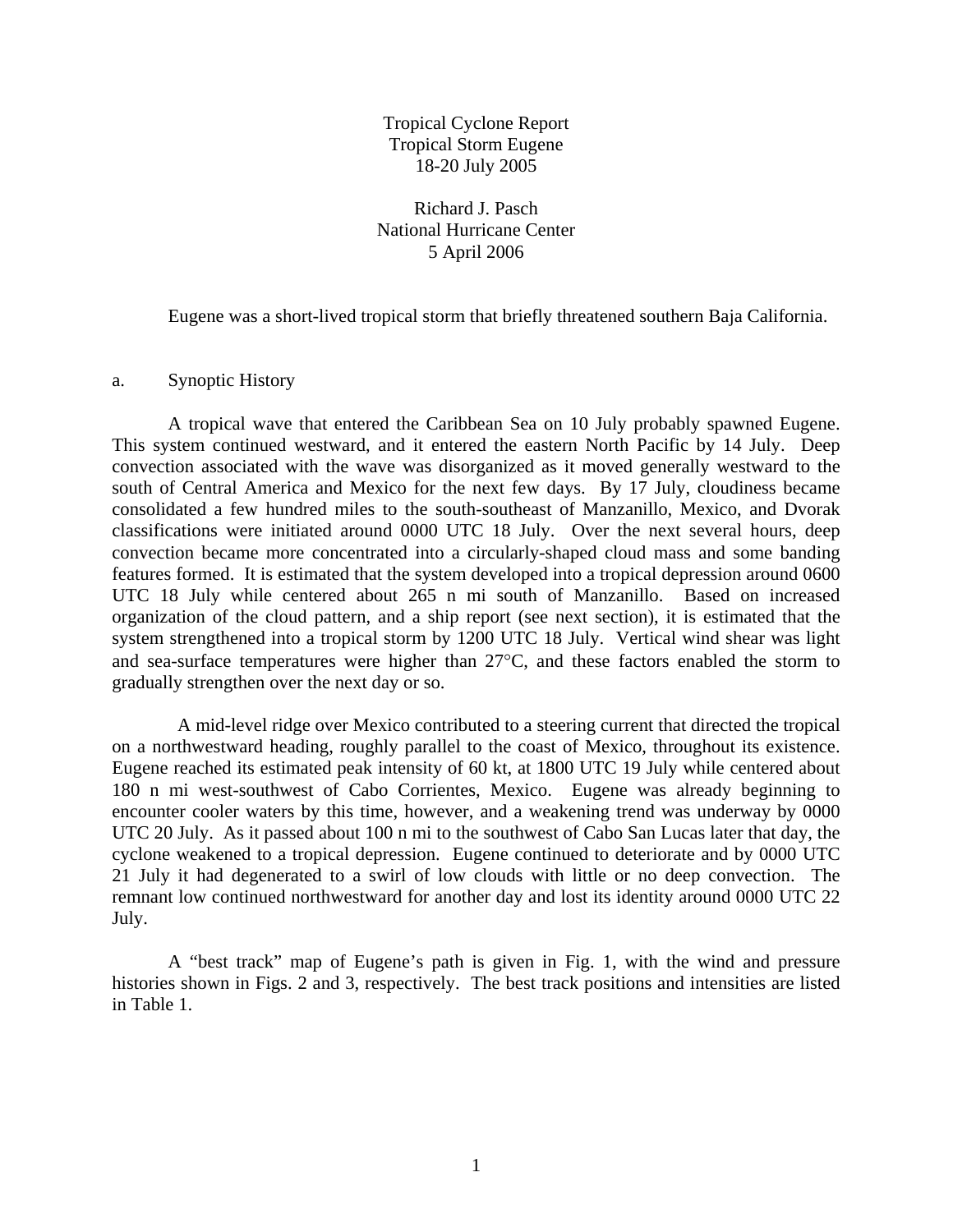## b. Meteorological Statistics

 Observations in Eugene (Figs. 2 and 3) include satellite-based Dvorak technique intensity estimates from the Tropical Analysis and Forecast Branch (TAFB), the Satellite Analysis Branch (SAB) and the U. S. Air Force Weather Agency (AFWA). The maximum intensity of Eugene, 60 kt, is based on a blend of Dvorak estimates from the above three agencies. Microwave satellite imagery from NOAA polar-orbiting satellites, the NASA Tropical Rainfall Measuring Mission (TRMM), the NASA QuikSCAT, and Defense Meteorological Satellite Program (DMSP) satellites were also valuable for tracking and analyzing the structure of Eugene.

 There were no ship reports of winds of tropical storm force associated with Eugene. However, an observation of west-northwesterly winds of 30 kt near the cyclone center from a vessel with call sign MSTM6 at 1200 UTC 18 July was instrumental for designating the system as a tropical storm at that time.

## c. Casualty and Damage Statistics

There were no reports of damage or casualties associated with Eugene.

## d. Forecast and Warning Critique

Tropical Weather Outlooks (TWOs) from the National Hurricane Center began mentioning the area of disturbed weather that became Eugene about 20 h prior to tropical cyclone formation. At first, only slow development was expected. The potential for tropical cyclone formation was acknowledged in the TWO only about 8 h before the occurrence of the event.

Since Eugene was so short-lived, there were too few official forecasts available to produce meaningful track or intensity verification statistics. The mean official track errors were larger than average through 48 h (there were no forecasts verifying beyond 48 h) and there was a south-southwestward bias in the official track forecasts. The official intensity forecasts correctly predicted that Eugene would strengthen only modestly, not become a hurricane, and be a relatively short-lived tropical cyclone.

A tropical storm watch was issued for southern Baja California (Table 2), since Eugene's outer circulation was deemed likely to come rather close to that land area. This watch was discontinued 12 h later since the tropical cyclone was weakening rapidly and no longer posed a significant threat to the Baja peninsula.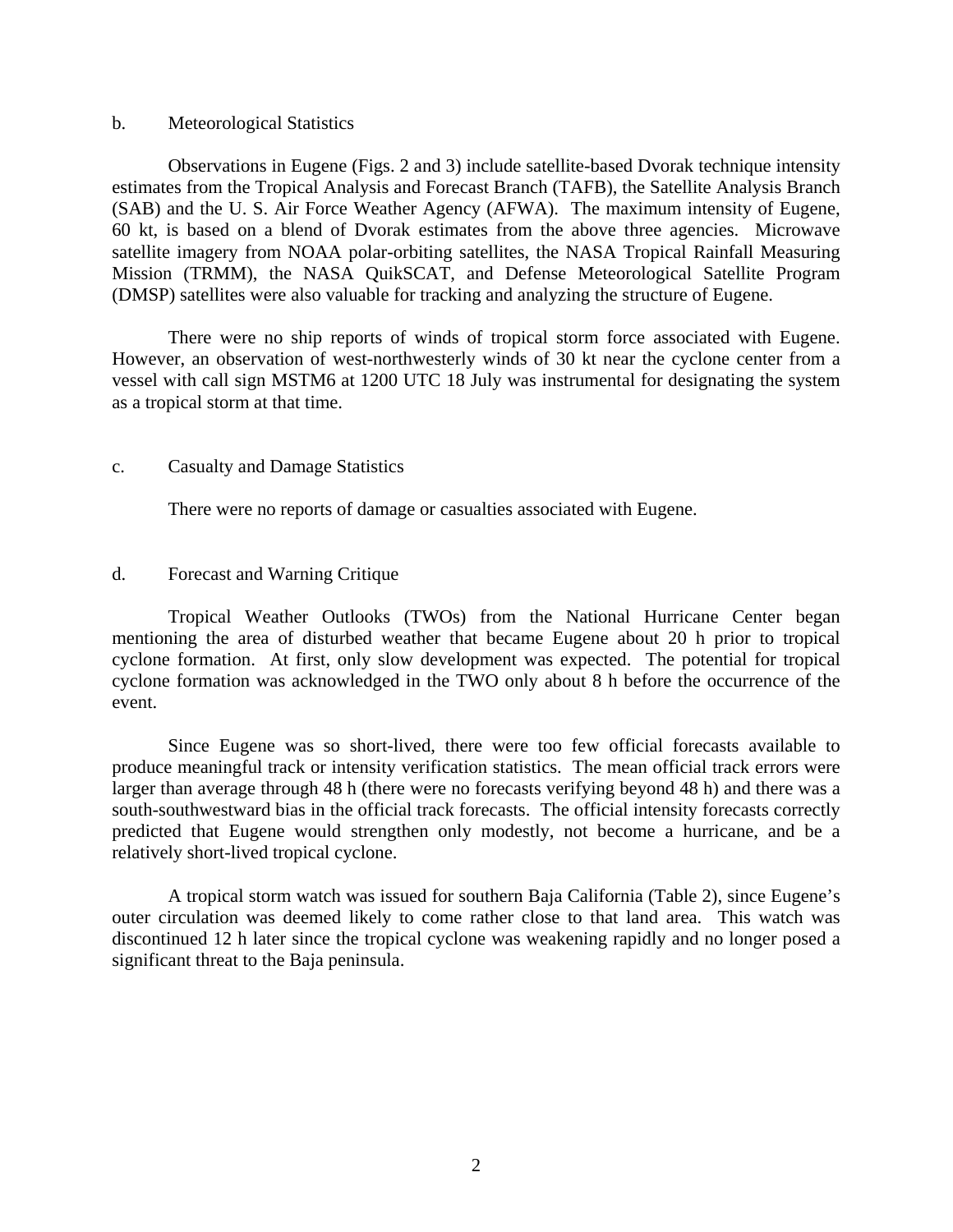| Date/Time<br>(UTC) | Latitude<br>$({}^\circ N)$ | Longitude<br>$(^{\circ}W)$ | Pressure<br>(mb) | Wind Speed<br>(kt) | Stage               |
|--------------------|----------------------------|----------------------------|------------------|--------------------|---------------------|
| 18 / 0600          | 14.8                       | 103.7                      | 1002             | 30                 | tropical depression |
| 18 / 1200          | 15.2                       | 104.3                      | 1000             | 35                 | tropical storm      |
| 18 / 1800          | 15.9                       | 105.0                      | 1000             | 35                 | $^{\prime\prime}$   |
| 19 / 0000          | 16.8                       | 105.8                      | 998              | 40                 | $^{\prime\prime}$   |
| 19 / 0600          | 17.7                       | 106.8                      | 997              | 45                 | $^{\prime\prime}$   |
| 19 / 1200          | 18.6                       | 107.7                      | 994              | 50                 | $^{\prime\prime}$   |
| 19 / 1800          | 19.5                       | 108.7                      | 989              | 60                 | $^{\prime\prime}$   |
| 20 / 0000          | 20.2                       | 109.6                      | 994              | 50                 | $^{\prime\prime}$   |
| 20 / 0600          | 20.9                       | 110.3                      | 998              | 40                 | $^{\prime\prime}$   |
| 20 / 1200          | 21.5                       | 110.9                      | 1002             | 30                 | tropical depression |
| 20 / 1800          | 22.0                       | 111.5                      | 1005             | 25                 | $^{\prime\prime}$   |
| 21/0000            | 22.5                       | 112.1                      | 1005             | 25                 | low                 |
| 21/0600            | 23.0                       | 112.7                      | 1007             | 25                 | 11                  |
| 21/1200            | 23.5                       | 113.3                      | 1007             | 20                 | $^{\prime\prime}$   |
| 21/1800            | 23.9                       | 113.8                      | 1007             | 20                 | $^{\prime\prime}$   |
| 22 / 0000          |                            |                            |                  |                    | dissipated          |
| 19 / 1800          | 19.5                       | 108.7                      | 989              | 60                 | minimum pressure    |

Table 1. Best track for Tropical Storm Eugene, 18-20 July 2005.

Table 2. Watch and warning summary for Tropical Storm Eugene, 18-20 July 2005.

| Date/Time<br>(UTC) | Action                             | Location                                                                                                        |  |
|--------------------|------------------------------------|-----------------------------------------------------------------------------------------------------------------|--|
| 8/1500             | <b>Tropical Storm Watch issued</b> | Southern Baja California south of Agua<br>Blanca on the west coast and south of<br>Buenavista on the east coast |  |
| 9/0300             | Tropical Storm Watch discontinued  | Southern Baja California south of Agua<br>Blanca on the west coast and south of<br>Buenavista on the east coast |  |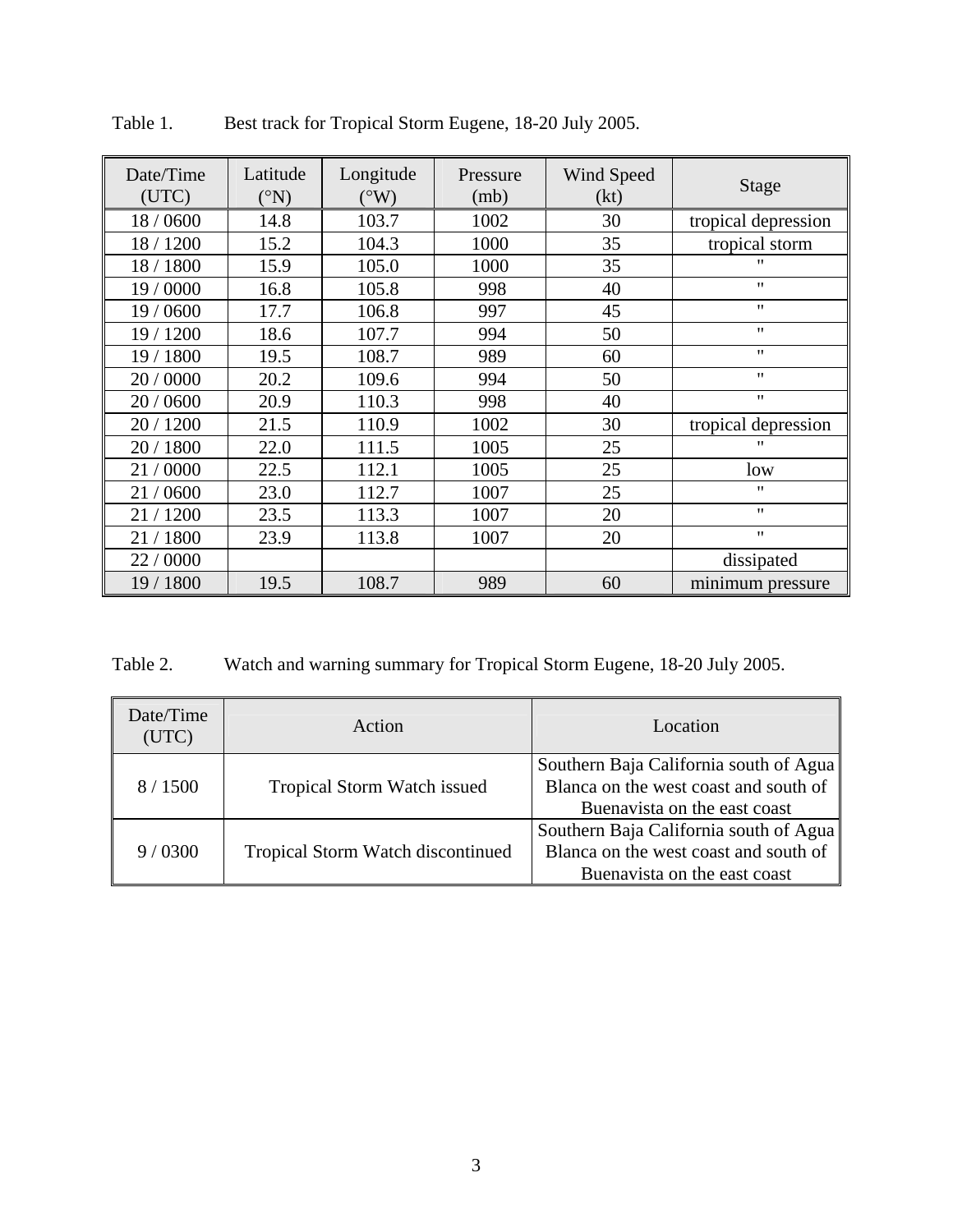

Figure 1. Best track positions for Tropical Storm Eugene, 18-20 July 2005.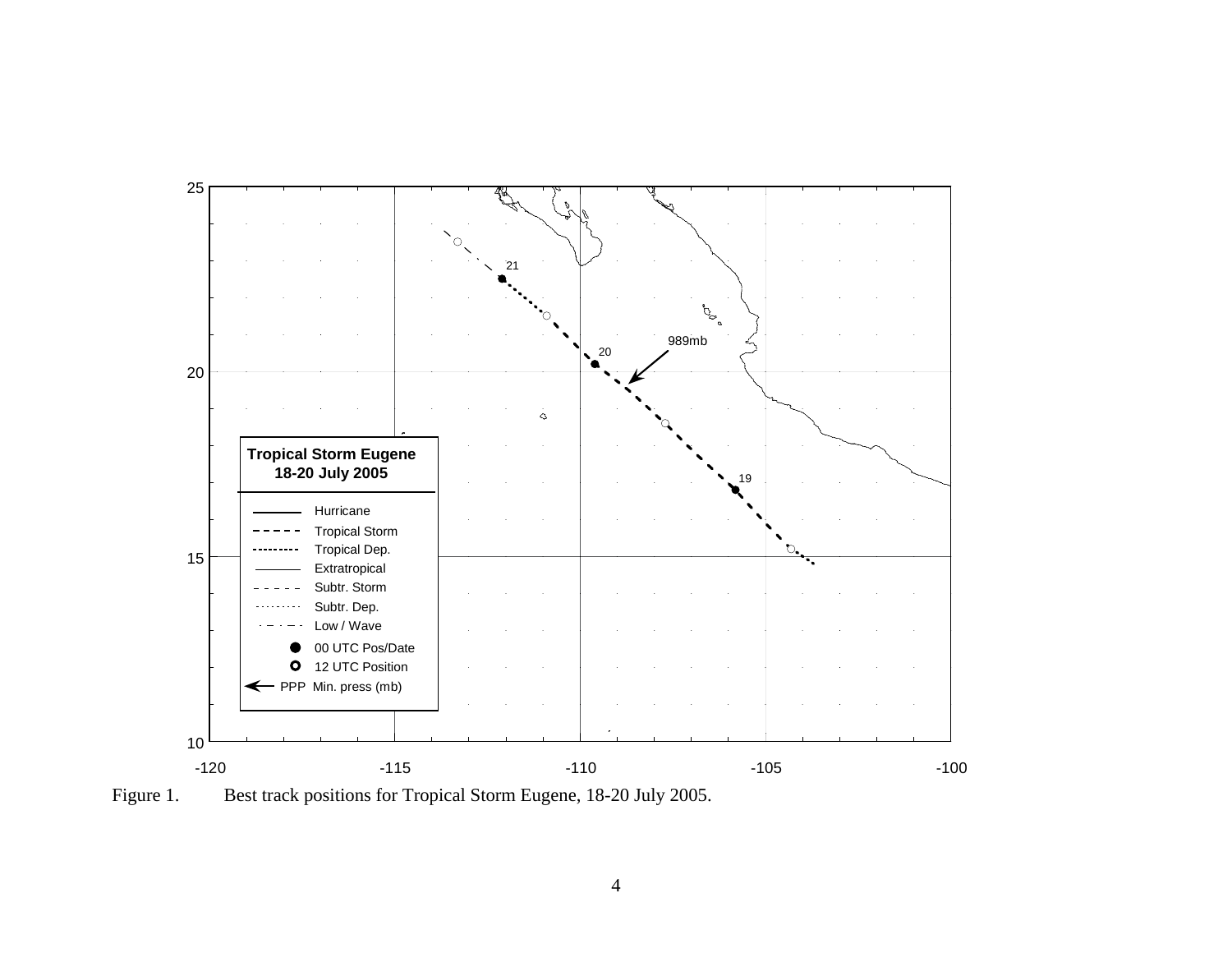

Figure 2. Selected wind observations and best track maximum sustained surface wind speed curve for Tropical Storm Eugene, 18-20 July 2005.